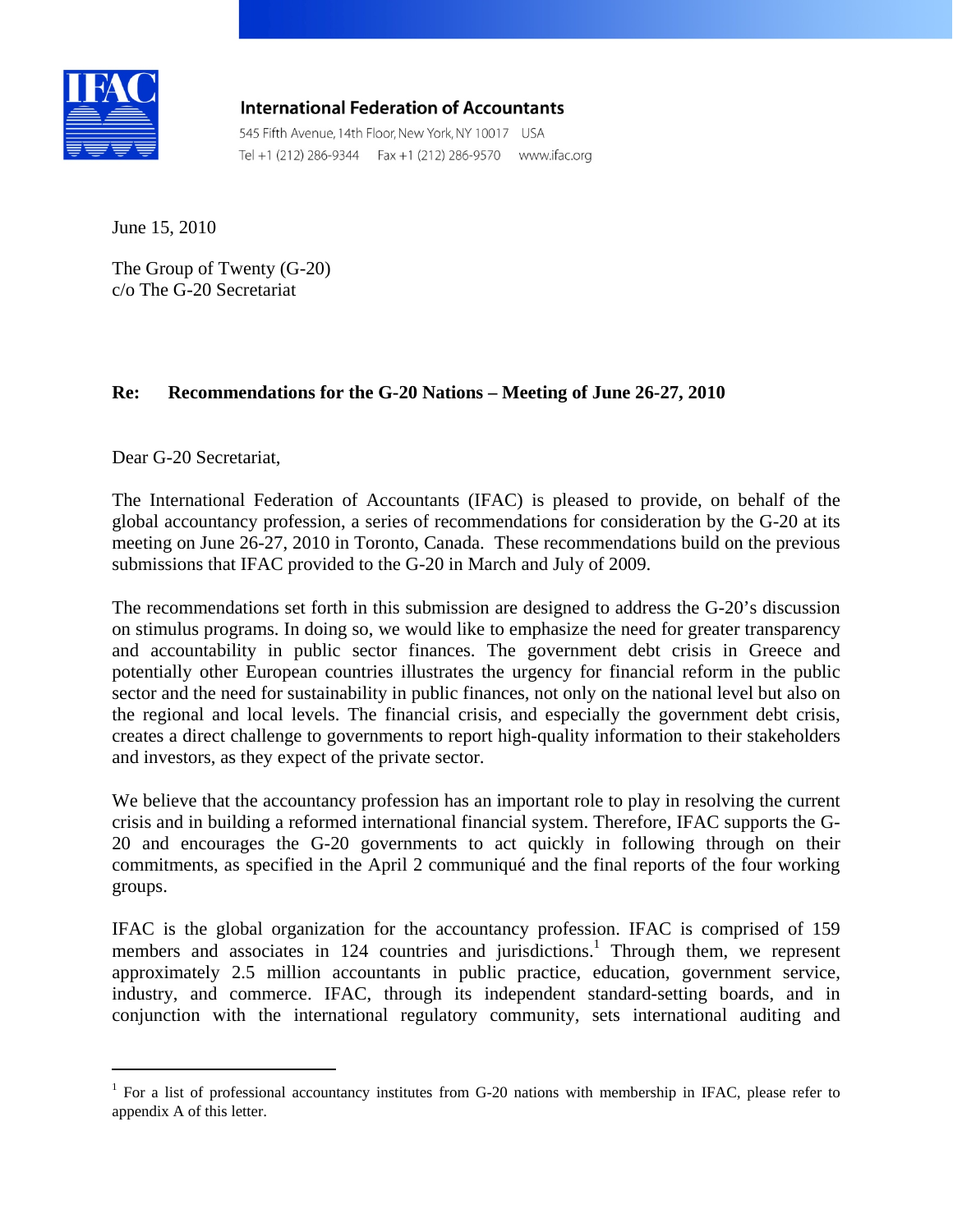assurance, ethics, education, and public sector accounting standards. IFAC also issues guidance to encourage high-quality performance by professional accountants in business.

Please advise us should you require further information on any of the recommendations made in this document. We would welcome the opportunity to contribute to the activity that will be needed, either ahead of or subsequent to the June 26-27 G-20 meeting, to bring about the required changes in the international financial system.

Sincerely,

San Bay

Ian Ball Chief Executive Officer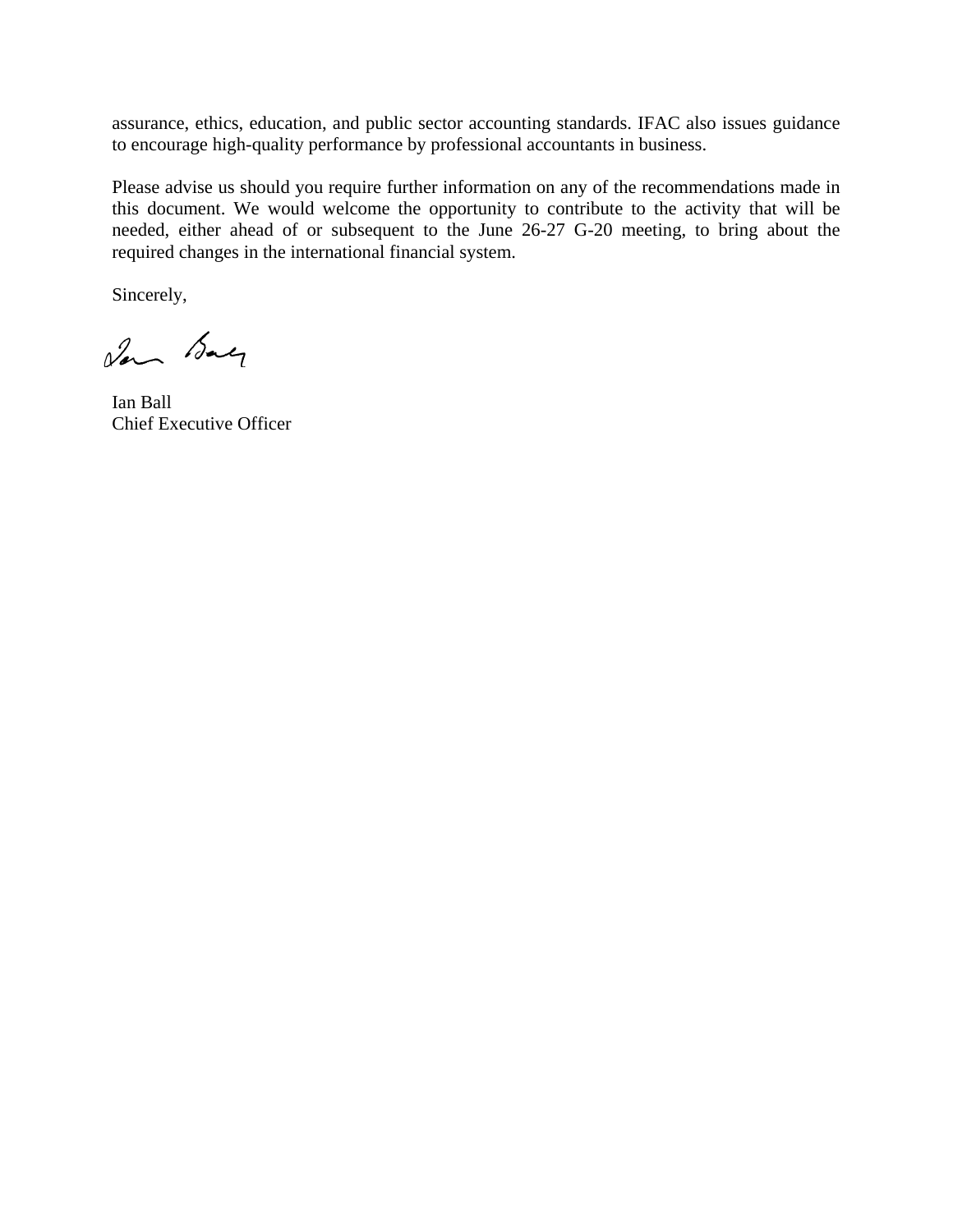### **CALLING FOR FINANCIAL REFORM IN THE PUBLIC SECTOR AND GREATER ACCOUNTABILITY IN STIMULUS PROGRAMS AND BAILOUT PLANS**

#### **Recommendations for the G‐20 Meeting of June 26‐27, 2010, Toronto, Canada**

*The following recommendations represent the views of the International Federation of* Accountants (IFAC). They serve as a follow-up to our previous submissions to the G-20 in 2009 *and are in accordance with IFAC's mission to contribute to the development of strong international economies by promoting adherence to high‐quality professional standards. We encourage the G‐20 to continue its essential work on addressing the global financial crisis and to follow through quickly on the commitments made in its communiqués of 2009 and in the reports of its working groups.* 

The objective of this letter is to address the G-20's discussion on stimulus programs. In doing so, *we would like to emphasize the need for greater transparency and accountability in public sector finances. The government debt crisis in Greece and potentially other European countries illustrates the urgency for financial reform in the public sector and the need for sustainability in public finances, not only on the national level but also on the regional and local levels. The financial crisis, and especially the government debt crisis, creates a direct challenge to governments to report high‐quality information to their investors and other stakeholders, as they expect of the private sector. And as in the private sector such information needs to be subject to audits conducted according to high quality auditing standards.* 

*We remind the G‐20 nations of our call for adoption of a common set of accounting and auditing standards to improve transparency of financial reporting and reduce the cost of capital. We urge the G‐20 members to adopt these standards in their own jurisdictions as a demonstration of their leadership on these global issues.*

### **1. The G‐20 should strongly encourage all governments to provide greater transparency and accountability in public sector finances.**

As a result of the financial crisis, establishing greater trust between governments and their constituents should be one of the highest priorities for national leaders and public officials. Investors in government securities, taxpayers, and citizens in all nations should be provided with accurate and appropriate financial information regarding the balance sheets, public expenditures, and transactions for all governments and government‐controlled entities. By providing accurate and complete information on such expenditures and transactions, governments demonstrate accountability and stewardship, reinforcing their own credibility and safeguarding their democratic legitimacy.

We urge governments and public sector entities throughout the world to provide clear and comprehensive information regarding the financial consequences of economic, political, and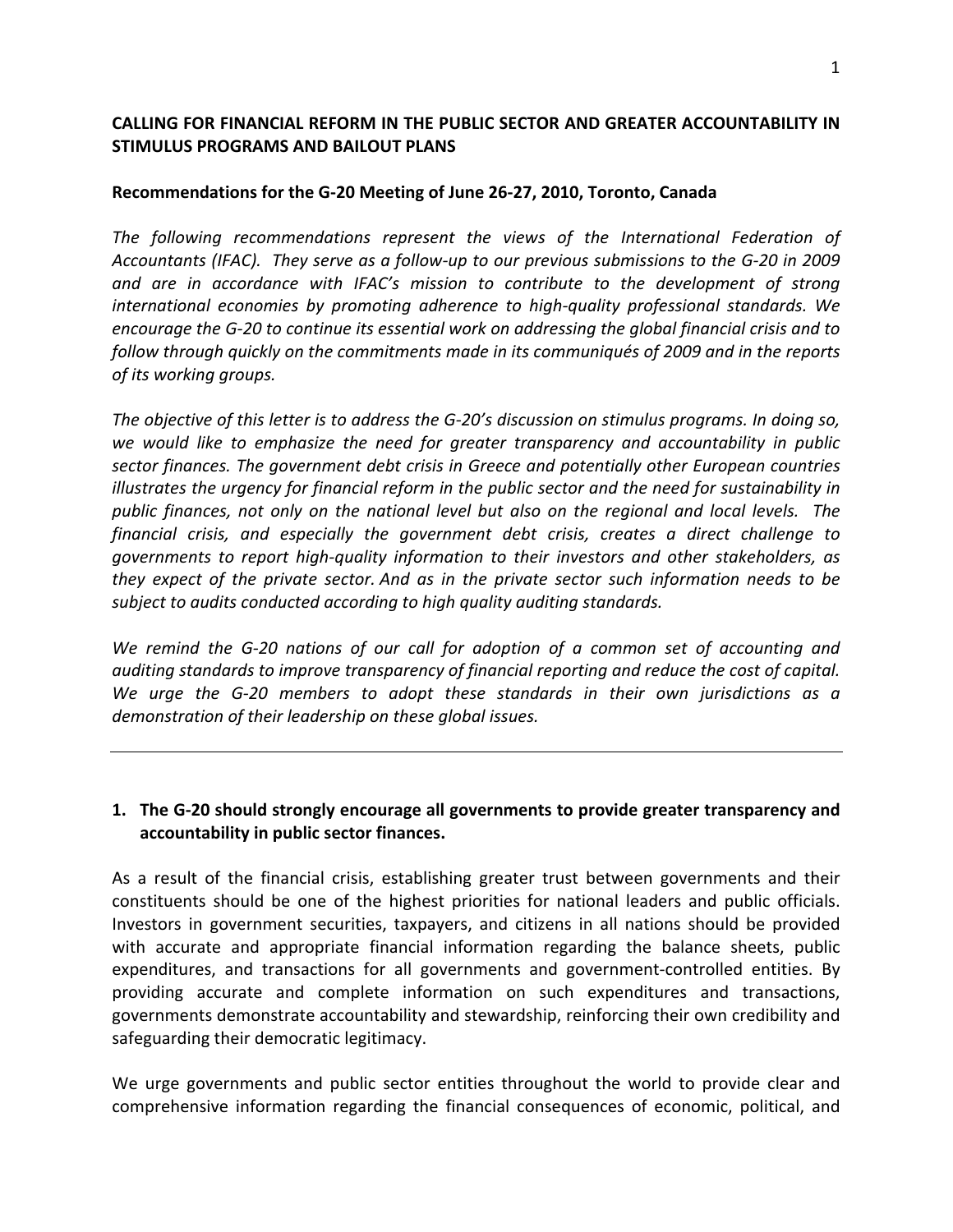social decisions. Such information should disclose the full, long-term economic impact of decisions, not just the immediate cash flows. Such information should also provide a clear understanding of the relationship between the market and non‐market activities of the government, and between financial statements and statistical bases of financial reporting. In addition, such information should be broad enough in scope to provide insights about the past, present, and future, and should include prospective financial information about future expenditures.

Acknowledging that many governments adhere to the cash basis of accounting, IFAC and the International Public Sector Accounting Standards Board (IPSASB) $<sup>1</sup>$  encourage the adoption of</sup> accrual-based accounting as it reinforces the principles of transparency and accountability. Under the accrual basis of accounting, transactions and other events are recognized when they occur (and not only when cash or its equivalent is received or paid). Therefore, transactions and events are recognized and reported in the financial statements of the periods to which they relate. This is consistent with what is required of private‐sector, publically listed companies to ensure that investors receive fully transparent financial information. Under accrual accounting there is reporting of assets, liabilities, net assets/equity, revenue, and expenses, and not just cash flows and cash balances.

Most significantly, the accrual basis for accounting records and reports assets and liabilities that are relevant to fiscal policy and long-term fiscal sustainability, but which are not necessarily reported under cash accounting. When items are not recorded, it is likely that they are also not well managed or are more susceptible to being manipulated. The accrual basis offers a more complete picture of a government's financial performance and position since it provides information not just on debt but also on governments' other liabilities, contingent liabilities, and guarantees. Accrual accounting practices improve not only the quality of financial information for all stakeholders (investors, taxpayers, ratepayers, public officials, suppliers, creditors, employees, the media, etc.), but also improve the quality of financial management, and they reduce the risk of financial reporting fraud.

# **2. The G‐20 should encourage all governments to provide transparency and greater accountability in respect to stimulus programs and bailout plans designed to alleviate the global financial crisis.**

In some countries, governments have responded to the global financial crisis with a series of stimulus programs and bailout plans. Stimulus programs have generally been designed to provide jobs, economic activity, and long-term investment in domestic industries. Bailout programs include monies for banks, government purchases of "toxic" assets, and loan modifications for mortgage holders. Both types of initiatives should include mechanisms for

 $\overline{a}$ 

<sup>&</sup>lt;sup>1</sup> The International Public Sector Accounting Standards Board (IPSASB) is an independent standard-setting body under the auspices of IFAC. The IPSASB develops and issues International Public Sector Accounting Standards (IPSASs). It focuses on the accounting and financial reporting needs of national, regional, and local governments, related governmental agencies, and the constituencies they serve.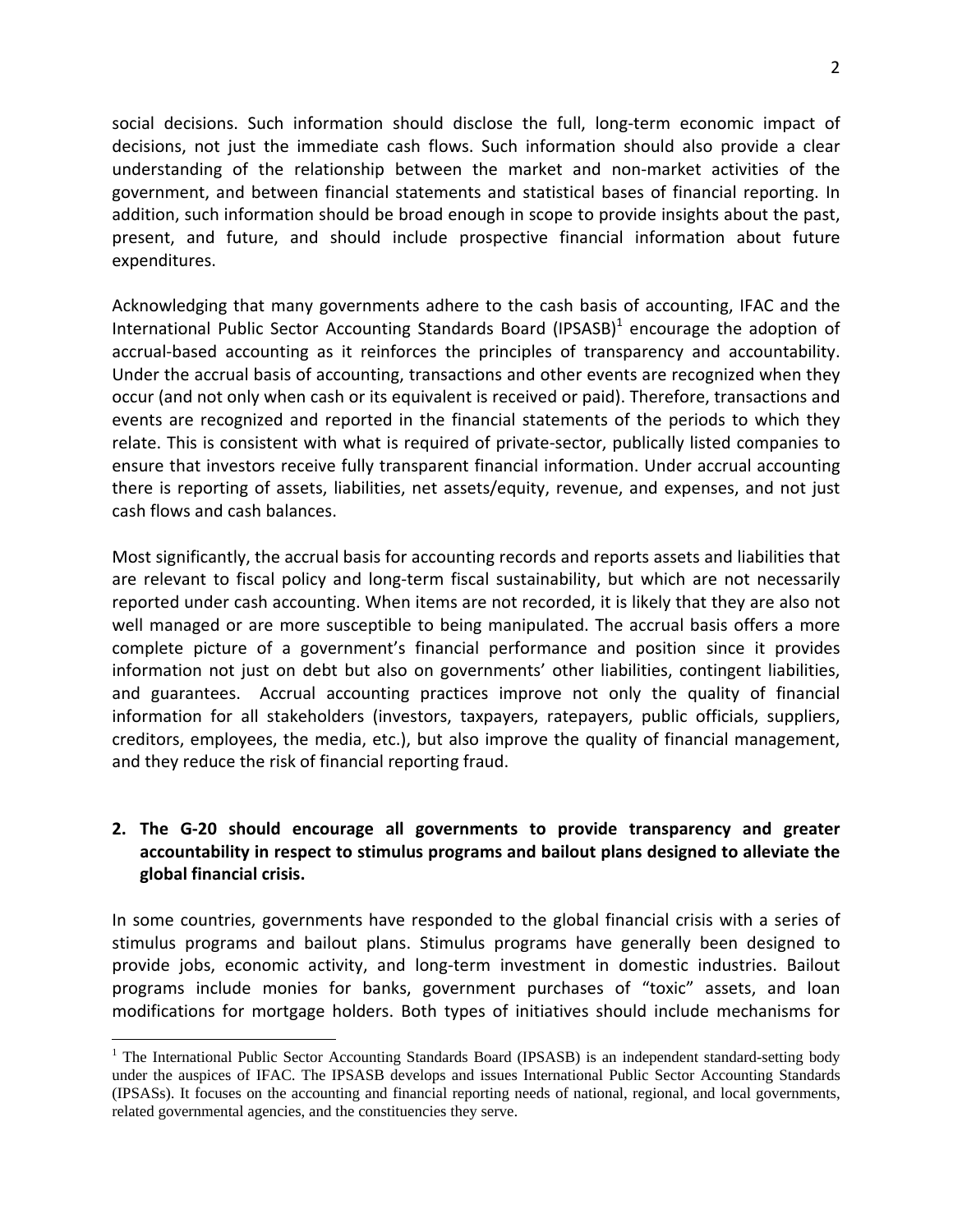transparency and accountability so that their actual and intended outcomes are measurable and can be understood by investors, taxpayers, and other stakeholders.

In a crisis situation where governments must address an urgent problem and in doing so commit significant public resources, there may not enough time to develop adequate safeguards, checks, and other mechanisms of accountability. As a result, public resources allocated for specific objectives can be subject to inefficient usage, mismanagement, and corruption. IFAC urges G‐20 governments to adopt the following principles with respect to current stimulus packages and bailout plans and new ones under consideration:

- (a) Transparency regarding all decision‐making processes for governments, institutions, companies, and public programs selected to receive stimulus or bailout monies (providing clear objectives for why each recipient was chosen, the objectives set forth for remediation, and measurements of performance);
- (b) Independent oversight of stimulus and bailout programs to ensure that the management and performance of such programs, use of public funds, and political decisions regarding their allocation are appropriate and diligently administered;
- (c) A well‐structured fiscal approach integrated or retrofitted into the design of each bailout plan, which provides for the management of public monies lent to institutions requiring government assistance; and
- (d) The application of accrual‐based International Public Sector Accounting Standards (IPSASs) in the general purpose financial statements of public sector entities or institutions in receipt of stimulus or bailout monies and charged with implementing such programs for governments.

While these principles do not guarantee the success of any stimulus or bailout plan, they do provide added measures of accountability, set the stage for more efficient performance, and encourage governments and public officials to demonstrate greater responsibility in the implementation and follow-through of such plans.

# **3. The G‐20 should encourage all nations to monitor government debt and liabilities for their true economic implications.**

The financial crisis has placed governments under severe pressure to act quickly to alleviate the collapse of financial markets and prevent contagions which, in a global economy, can spread swiftly from one country to the next. The current economic crisis in Greece illustrates the stark implications (both nationally and internationally) of government debt failures and the inability of global institutions to accurately monitor the financial position of governments. In most countries, the political incentives of elected officials may conflict with the long‐term obligations of government. However, reducing economic uncertainties and the significant threats that unmanageable government debt poses to investors, taxpayers, and financial markets should be a major priority for all governments.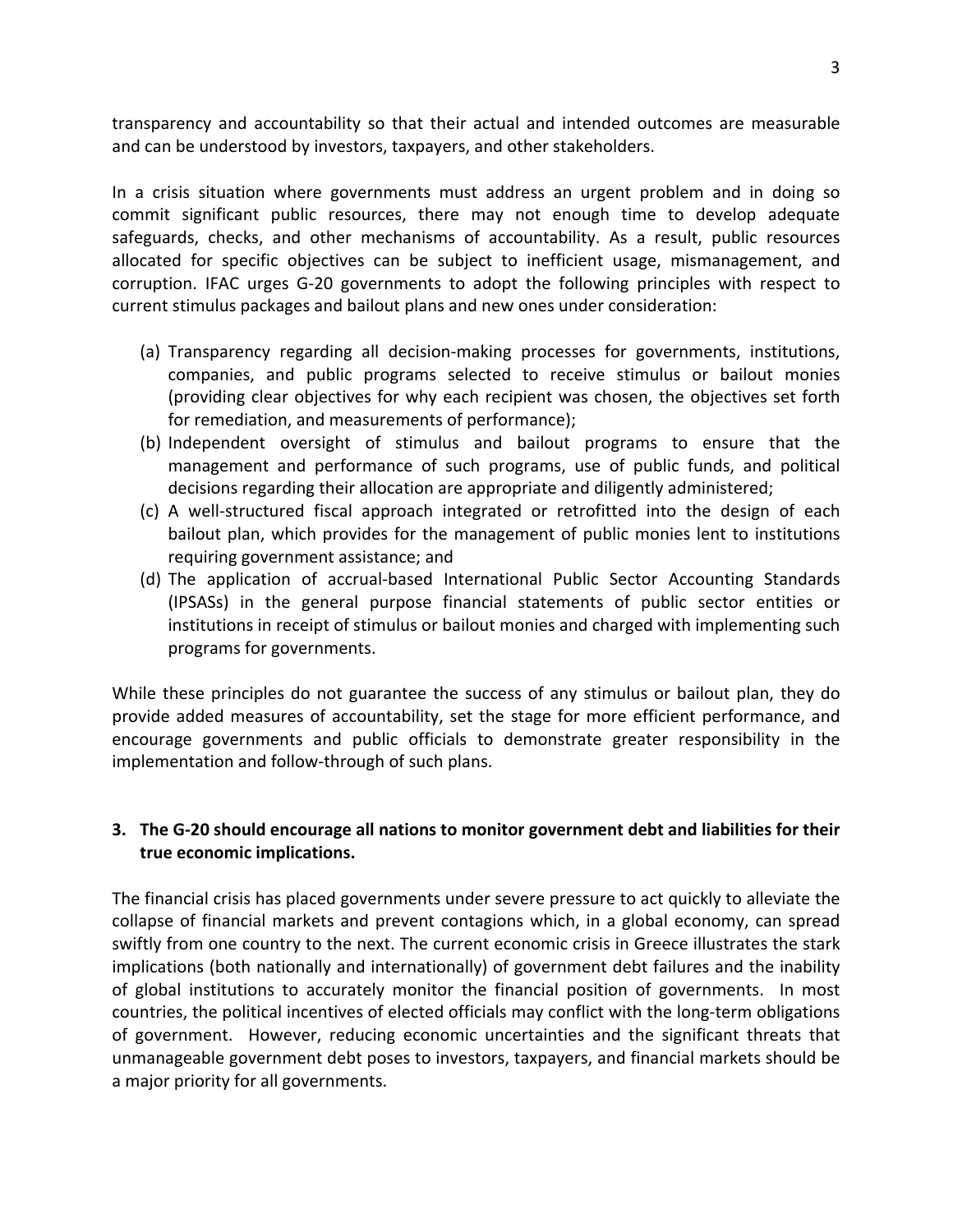On the national, regional, or local level, it is important to emphasize that government debt alone does not provide a comprehensive picture of fiscal soundness. The full disclosure of governments' liabilities and contingent liabilities (the latter referring to potential future liabilities that only become definite when certain conditions are met) is equally necessary for assessing the true economic implications of public sector financial management. Although the exact costs of contingent liabilities often cannot be calculated exactly (and in some cases do not ever materialize), their disclosure reduces uncertainty for investors and taxpayers.

IFAC urges the G‐20 governments, the European Union (EU), and the International Monetary Fund to address government debt and liabilities as a central component of early warning systems that have been under discussion since 2008. IFAC believes that, in addition to financial rescue packages, more effective ways to monitor government debt and other liabilities, involving the cooperation and information sharing of institutions and governments at the international level, should be developed without delay. A global network (or series of regional networks, e.g., the EU) of information-sharing institutions that monitor government spending, liabilities, and related financial indicators on a country‐by‐country basis should be established to provide timely, systematic, and comparable data to policymakers and citizens.

Additionally, we recommend that the G‐20 support the IMF/World Bank Reports on Observance of Standards and Codes (ROSC) initiative as a major step toward strengthening the international financial architecture. The ROSC initiative is a joint IMF/World Bank undertaking designed to assess the observance of selected standards relevant to private and financial sector development and stability. Standards play a central role in enhancing transparency and identifying weaknesses that may contribute to economic and financial vulnerability; facilitating market efficiency and discipline; and providing key benchmarks to guide policy reform.

# **4. In order to better assess systemic risks in government debt and liabilities on a global level, the G‐20 should urge the adoption and implementation of International Public Sector Accounting Standards (IPSASs) in countries throughout the world.**

In a new era of accountability and transparency, it will be critical for investors, taxpayers, and the general public to understand the full impact of decisions made by governments with respect to their financial performance, financial position, and cash flows. The adoption of IPSASs by governments worldwide will not only improve the quality of financial information reported by public entities, but also facilitate the comparability of such information on a global basis. As a universal set of public sector accounting standards, IPSASs would also provide better information regarding systemic risks associated with government liabilities.

The adoption of IPSASs would represent a significant step forward in achieving the financial transparency of national governments worldwide.<sup>2</sup> IPSASs are designed to apply to the general-

 $\overline{a}$ 

<sup>&</sup>lt;sup>2</sup> IFAC recommended the adoption of IPSASs in each country as part of its letter to the G-20 dated July 31, 2009, for consideration at the September 24-25 G-20 Summit in Pittsburgh, PA. In doing so, IFAC noted several steps that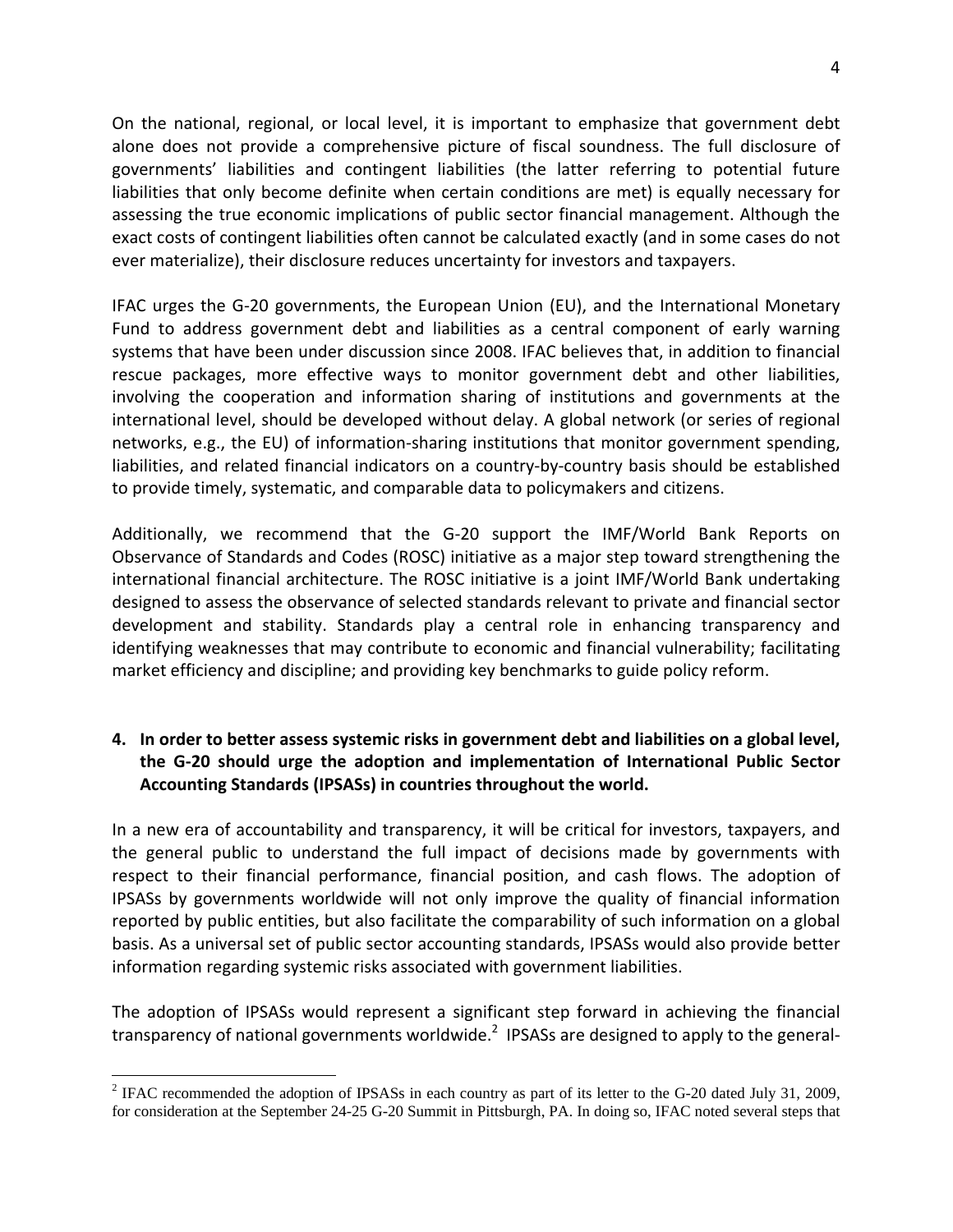purpose financial statements of all public sector entities. They are developed primarily for an accruals‐based accounting context and enable assessment of the impact of fiscal policy decisions; assist external reporting by governments to electorates, taxpayers, and investors; and assist in internal management decisions in resource allocation (planning and budgeting), monitoring, and accountability. While application of IPSASs would not solve the problem of government debt, the appropriate use of the financial information rendered from such standards would assist public officials and other groups in assessing the implications of fiscal decisions made by government.

Stimulus programs, bailout plans, and large‐scale international efforts, such as the intervention package recently approved for Greece, are all examples of actions taken to either remediate or avoid significant systemic risks in the global economy. These actions are taken by governments on behalf of taxpayers and citizens, and they are all connected to and reliant upon the condition of public sector finances. While application of IPSASs can help governments and their constituents more effectively monitor the performance of stimulus and bailout programs (and thus ensure greater accountability), they also act as a deterrent for the moral hazards that governments can create by distributing bailout funds to institutions that engage in irresponsible financial practices.

# **5. The G‐20 should encourage all governments to adopt and implement common global standards not only for public sector accounting, but also for accounting, auditing, and auditor independence.**

In order to improve the ability of capital markets to work globally, to allow investments to move more efficiently across borders, and to reduce risks and uncertainties in the capital markets, the G‐20 should encourage the early adoption and implementation of International Financial Reporting Standards (IFRS), International Standards on Auditing (ISAs), and the auditor independence requirements set out in the *Code of Ethics for Professional Accountants*. 3 This will assist the G-20's goal of strengthening transparency and accountability in the context of financial and capital markets and creating a level playing field in the interpretation and exchange of financial information. Consistent financial information around the world can do much to facilitate cross‐border activity and economic and financial stability.

will likely be universal for all national governments including (a) the adoption of IPSASs without alteration at the national level to ensure their consistent, universal application and to enable reliable cross-national financial comparisons; (b) the development of rigorous processes to ensure that IPSASs are translated in a manner which enables consistent application across languages; (c) identification and provision of support to organizations in order to develop and deliver high-quality implementation guidance; and (d) development of national roadmaps for adoption and implementation of IPSASs that take into account the above factors  $(a - c)$ .

<sup>3</sup> IFAC recommended the adoption of IFRS, ISAs, and the *Code of Ethics for Professional Accountants* in each country as part of its letter to the G-20 dated July 31, 2009, for consideration at the September 24-25 G-20 summit in Pittsburgh, PA. See previous footnote for prescribed steps toward adoption and implementation of such standards.